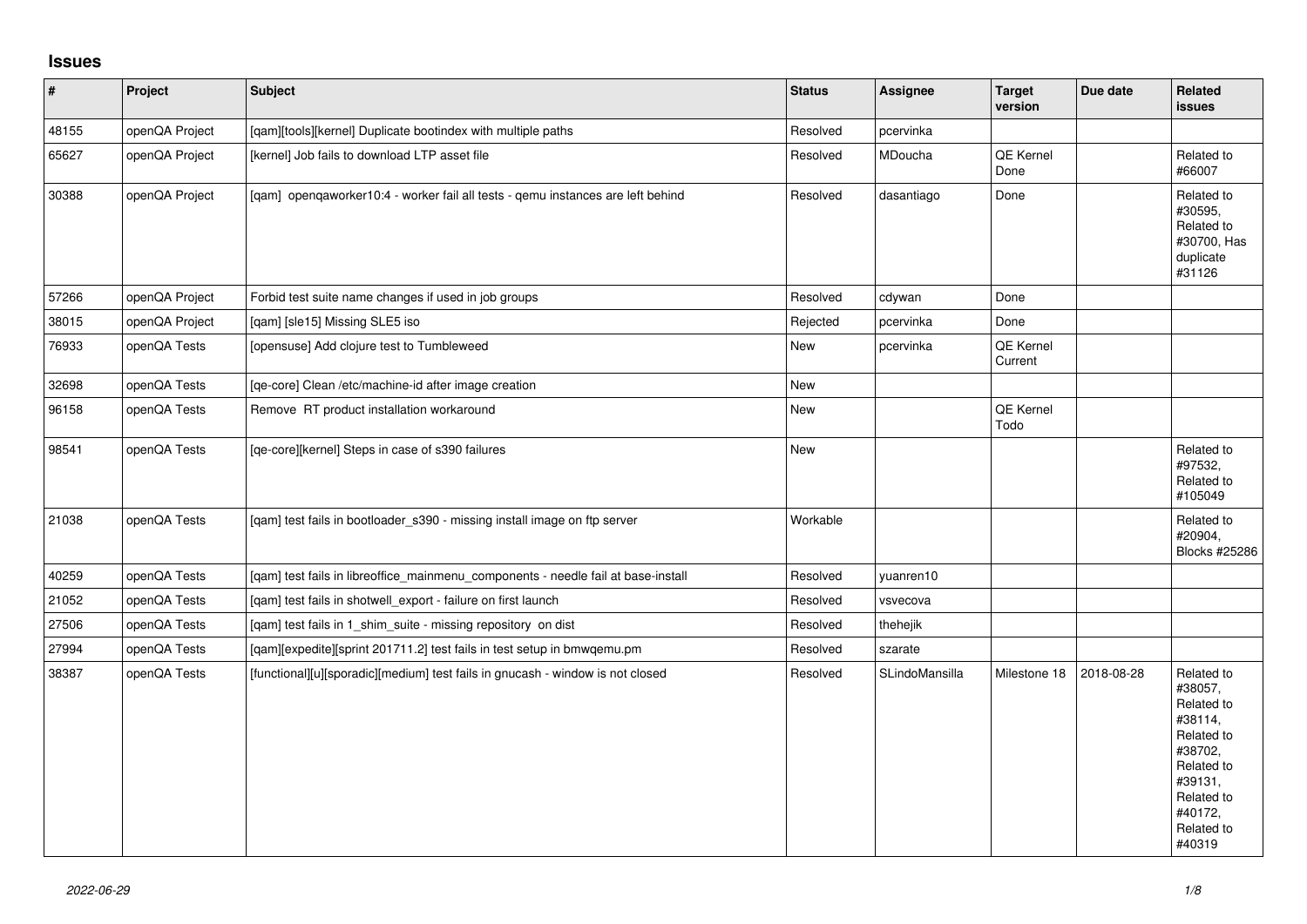| $\vert$ # | <b>Project</b> | <b>Subject</b>                                                                            | <b>Status</b> | <b>Assignee</b> | <b>Target</b><br>version | Due date   | <b>Related</b><br>issues |
|-----------|----------------|-------------------------------------------------------------------------------------------|---------------|-----------------|--------------------------|------------|--------------------------|
| 20980     | openQA Tests   | [gam] test fails in addon products sle                                                    | Resolved      | riafarov        |                          |            |                          |
| 28015     | openQA Tests   | [qam] test fails setup - aplay.pm syntax error                                            | Resolved      | riafarov        |                          |            |                          |
| 34288     | openQA Tests   | [qam] test fails in zypper_info - zypper_info shouldn't be started                        | Resolved      | riafarov        |                          |            | Related to<br>#32038     |
| 37979     | openQA Tests   | [SLE] test fails in updates packagekit gpk - gpk-update-viewer doesn't start              | Resolved      | riafarov        |                          |            | Related to<br>#31954     |
| 40418     | openQA Tests   | [qam][functional][sle] test fails in select_patterns_and_packages                         | Resolved      | riafarov        |                          |            | Related to<br>#38870     |
| 46487     | openQA Tests   | [gam][functional][y] test fails in select patterns and packages                           | Resolved      | riafarov        | Milestone 24             |            |                          |
| 104613    | openQA Tests   | Enable Itp known issues on o3                                                             | Resolved      | pvorel          | QE Kernel<br>Done        |            |                          |
| 50243     | openQA Tests   | [kernel] - test fails in trinity - test is not designed to be run on ooo                  | Resolved      | pvorel          | QE Kernel<br>Done        |            | Related to<br>#50525     |
| 46895     | openQA Tests   | [gam] test fails in dracut - output not matched on 15SP1                                  | Resolved      | pstivanin       |                          | 2019-01-31 | Related to<br>#47417     |
| 31657     | openQA Tests   | [gam] test fails in runc - conflict between docker-runc and runc                          | Resolved      | pgeorgiadis     |                          |            |                          |
| 32434     | openQA Tests   | [qam] - test fails in sle2docker - docker test suites don't clean images properly         | Resolved      | pgeorgiadis     |                          |            |                          |
| 44696     | openQA Tests   | [qam] test fails in sshd - user password is weak                                          | Resolved      | pdostal         |                          |            |                          |
| 20696     | openQA Tests   | [gam] Make evolution prepare servers compatibile with openSUSE                            | Resolved      | pcervinka       |                          |            | Related to<br>#19320     |
| 37925     | openQA Tests   | [QAM] [SLE 15] Make SLE-HPC product installation compatible with QAM update flow          | Resolved      | pcervinka       | Done                     |            |                          |
| 48524     | openQA Tests   | [qam][ha] Test fails during iscsi client setup - host: command not found                  | Resolved      | pcervinka       |                          |            | Has duplicate<br>#48302  |
| 20716     | openQA Tests   | [gam] test fails in zypper info triggered on incidents -> needs adaption of pattern match | Resolved      | pcervinka       |                          |            |                          |
| 20782     | openQA Tests   | [gam] test fails in install patterns - mariadb test tries to install devel packages       | Resolved      | pcervinka       |                          |            |                          |
| 21048     | openQA Tests   | [gam] test fails in tracker_search_in_nautilus - keyboard press is not reaching target    | Resolved      | pcervinka       |                          |            | Related to<br>#5830      |
| 25926     | openQA Tests   | [gam] test fails in sle2docker                                                            | Resolved      | pcervinka       |                          |            |                          |
| 27205     | openQA Tests   | [qam] test fails in setup - failing needles in iscsi support server                       | Resolved      | pcervinka       |                          |            |                          |
| 27244     | openQA Tests   | [gam] test fails in select patterns and packages - ha pattern is unselected               | Resolved      | pcervinka       |                          |            |                          |
| 27618     | openQA Tests   | [gam] test fails in firefox java - remote side changed appearance                         | Resolved      | pcervinka       |                          |            |                          |
| 27901     | openQA Tests   | [gam] test fails in evolution smoke - imap aol not responding                             | Resolved      | pcervinka       |                          |            |                          |
| 28528     | openQA Tests   | [gam] test fails in groupwise - package is missing in ibs                                 | Resolved      | pcervinka       |                          |            |                          |
| 30039     | openQA Tests   | [qam] test fails in zypper_lr_validate - use version_utils instead of utils               | Resolved      | pcervinka       |                          |            |                          |
| 30127     | openQA Tests   | [qam] test fails in application_starts_on_login - dynamic space in needle                 | Resolved      | pcervinka       |                          |            |                          |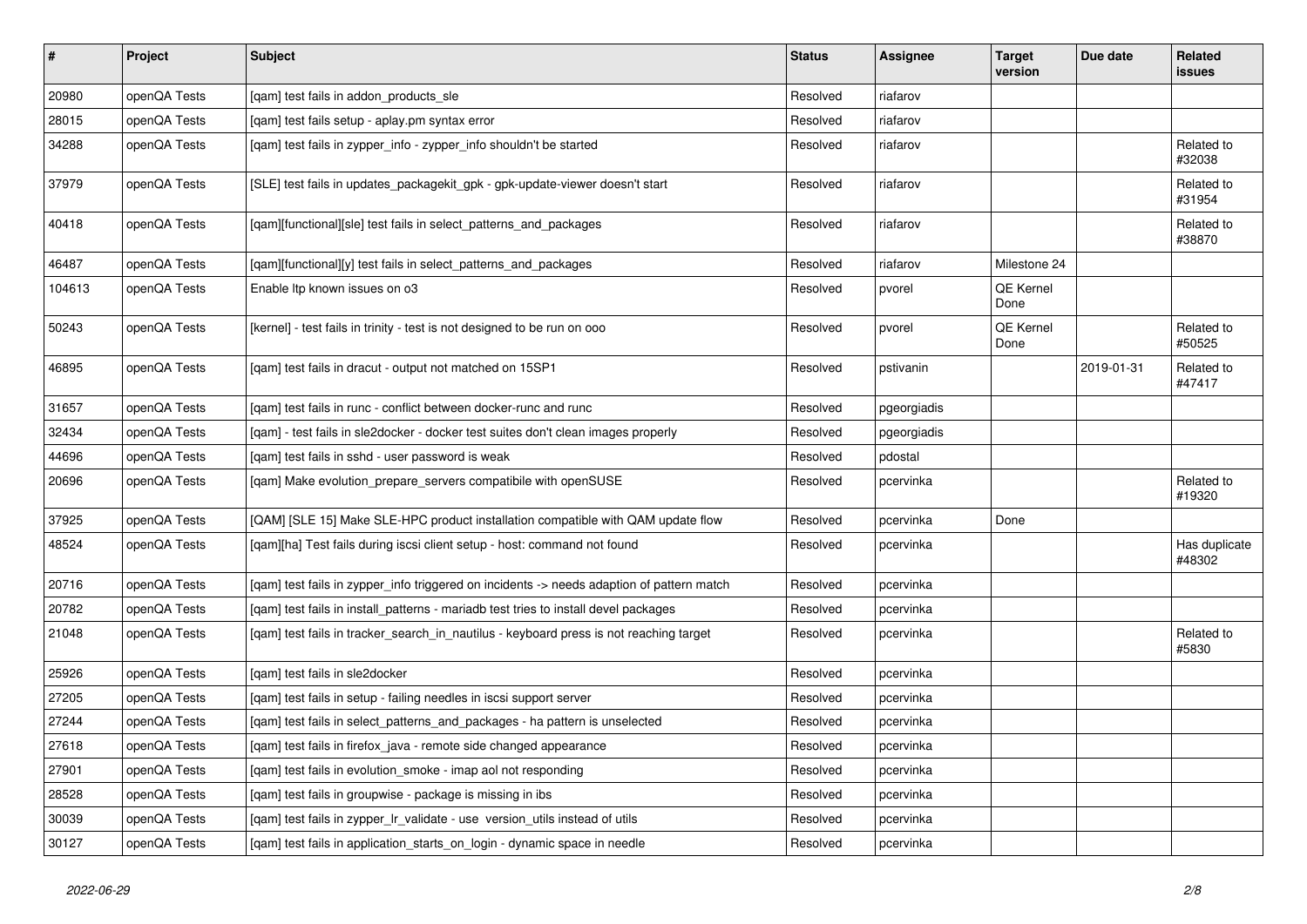| $\sharp$ | Project      | <b>Subject</b>                                                                                           | <b>Status</b> | <b>Assignee</b> | <b>Target</b><br>version | Due date | <b>Related</b><br><b>issues</b> |
|----------|--------------|----------------------------------------------------------------------------------------------------------|---------------|-----------------|--------------------------|----------|---------------------------------|
| 30814    | openQA Tests | [gam] test fails in yast2 ntpclient - log window is not closed                                           | Resolved      | pcervinka       |                          |          |                                 |
| 31180    | openQA Tests | [gam] test fails in kernel kexec - migration to systemctl broke the test                                 | Resolved      | pcervinka       |                          |          |                                 |
| 31309    | openQA Tests | [gam] test fails in libreoffice mainmenu components - needles should be updated                          | Resolved      | pcervinka       |                          |          |                                 |
| 31315    | openQA Tests | [qam] test fails in wireshark - rm command is not fully typed after alt-f4                               | Resolved      | pcervinka       |                          |          |                                 |
| 31810    | openQA Tests | [gam] test fails in docker - disable docker tests on sle12-sp1                                           | Resolved      | pcervinka       |                          |          |                                 |
| 32716    | openQA Tests | [ga]test fails in shutdown                                                                               | Resolved      | pcervinka       |                          |          |                                 |
| 33469    | openQA Tests | [gam] test fails in dstat - clean/update needles for dstat-fileoutput                                    | Resolved      | pcervinka       |                          |          | Related to<br>#32719            |
| 33643    | openQA Tests | [gam][ha] test fails in ha cluster init - scp failure                                                    | Resolved      | pcervinka       |                          |          |                                 |
| 37093    | openQA Tests | [gam] test fails in evolution mail imap - remove workaround for bsc#1049387                              | Resolved      | pcervinka       |                          |          |                                 |
| 38135    | openQA Tests | [qam] [sle15] test fails in userspace_bind - qa_test_bind is not updated for SLE15                       | Resolved      | pcervinka       | Done                     |          |                                 |
| 39536    | openQA Tests | [qam] test fails in patch_and_reboot - add missing variables for qam test issues                         | Resolved      | pcervinka       | Done                     |          |                                 |
| 39887    | openQA Tests | [kernel] [sle] [network] test fails in before test - network failure                                     | Resolved      | pcervinka       | Done                     |          |                                 |
| 40181    | openQA Tests | [network] test fails in before test - wicked basic test fails on 15SP1                                   | Resolved      | pcervinka       | Done                     |          |                                 |
| 40547    | openQA Tests | [qam][opensuse] test fails in updates_packagekit_kde - job timeout                                       | Resolved      | pcervinka       | Done                     |          |                                 |
| 41030    | openQA Tests | [qam] test fails in updates_packagekit_kde - zypper update requires additional install step              | Resolved      | pcervinka       |                          |          | Related to<br>#41396            |
| 49121    | openQA Tests | [qam][kernel][multipath][aarch64] Qemu fails setup multipath on qemu_aarch64                             | Resolved      | pcervinka       |                          |          |                                 |
| 49217    | openQA Tests | [qam][kernel][aarch64][sle] kdump is not scheduled for aarch64                                           | Resolved      | pcervinka       |                          |          |                                 |
| 50045    | openQA Tests | [qam][blue][sle] - Fix type_password to accept parameters and pass them to the inner call<br>type_string | Resolved      | pcervinka       |                          |          | Related to<br>#49655            |
| 50309    | openQA Tests | [qam][blue][leap][opensuse] Update online_repos behavior to activate online repositories                 | Resolved      | pcervinka       |                          |          | Blocks #39449                   |
| 50387    | openQA Tests | [qam][blue] - test fails in updates_packagekit_kde                                                       | Resolved      | pcervinka       |                          |          |                                 |
| 50459    | openQA Tests | [qam][blue][leap] test fails in updates_packagekit_gpk - fail after update                               | Resolved      | pcervinka       |                          |          |                                 |
| 51365    | openQA Tests | [research] Named pipe /dev/sshserial missing lines on first use                                          | Resolved      | pcervinka       | QE Kernel<br>Done        |          |                                 |
| 52409    | openQA Tests | [sle][kernel][textmode][ppc] test fails in system_role - installation fail during system_role selection  | Resolved      | pcervinka       | QE Kernel<br>Done        |          |                                 |
| 56615    | openQA Tests | [kernel] test fails in tuned - error message for perf_bias failure is different on SLE15-SP1             | Resolved      | pcervinka       | QE Kernel<br>Done        |          |                                 |
| 57224    | openQA Tests | [kernel] - test fails in kdump and crash - pasword is not entered before grub                            | Resolved      | pcervinka       | QE Kernel<br>Done        |          |                                 |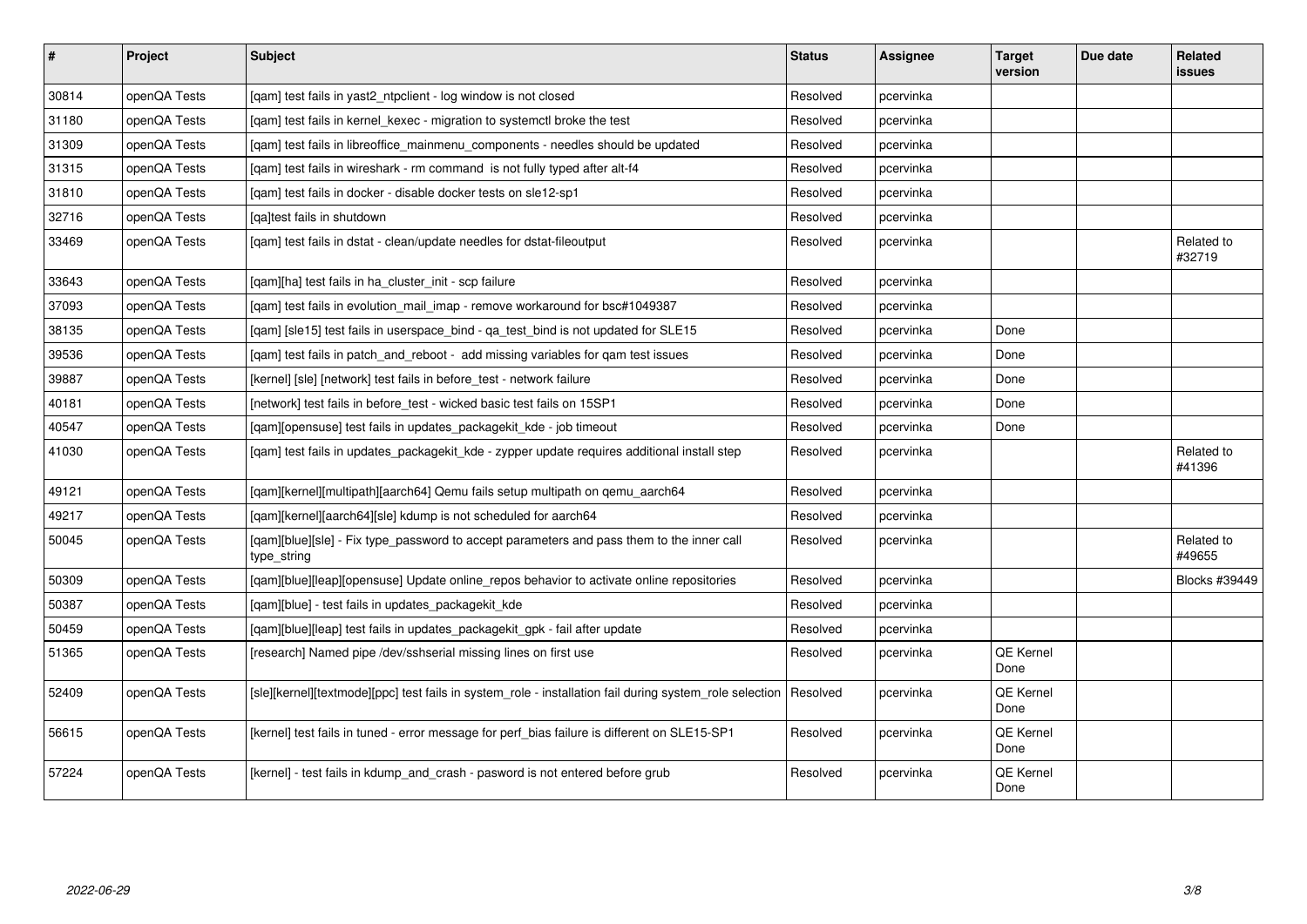| $\sharp$ | Project      | Subject                                                                                     | <b>Status</b> | Assignee  | <b>Target</b><br>version | Due date | Related<br><b>issues</b>                                                                           |
|----------|--------------|---------------------------------------------------------------------------------------------|---------------|-----------|--------------------------|----------|----------------------------------------------------------------------------------------------------|
| 57329    | openQA Tests | [kernel][functional] PowerVM console is not active all the time                             | Resolved      | pcervinka | <b>QE Kernel</b><br>Done |          | Related to<br>#54617,<br>Related to<br>#58220,<br>Related to<br>#14626, Has<br>duplicate<br>#62819 |
| 58871    | openQA Tests | [spvm][kernel][functional] Shutdown check not implemented for spvm backend                  | Resolved      | pcervinka | QE Kernel<br>Done        |          |                                                                                                    |
| 59226    | openQA Tests | [kernel]ltp][spvm][sporadic] test fails in boot_ltp - cat /tmp/ver_linux_before.txt timeout | Resolved      | pcervinka | QE Kernel<br>Done        |          | Related to<br>#59190                                                                               |
| 59843    | openQA Tests | [spvm][kernel][openqa] test fails in coredump_collect - multiple select_console fails       | Resolved      | pcervinka | QE Kernel<br>Done        |          | Related to<br>#60497                                                                               |
| 59954    | openQA Tests | [kernel][spvm] test fails in qa_test_klp - git should be git-core                           | Resolved      | pcervinka | QE Kernel<br>Done        |          |                                                                                                    |
| 60083    | openQA Tests | [kernel][functional] - test fails in boot_to_desktop - password is not entered              | Resolved      | pcervinka | QE Kernel<br>Done        |          |                                                                                                    |
| 60182    | openQA Tests | [kernel][spvm] test fails in lvm_no_separate_home - update needles                          | Resolved      | pcervinka | QE Kernel<br>Done        |          |                                                                                                    |
| 60326    | openQA Tests | [kernel] test fails in multipath - update schedule                                          | Resolved      | pcervinka | QE Kernel<br>Done        |          |                                                                                                    |
| 60746    | openQA Tests | [kernel] test fails in boot to desktop - increase timeout after password                    | Resolved      | pcervinka | QE Kernel<br>Done        |          |                                                                                                    |
| 60818    | openQA Tests | [kernel] test fails in kdump_and_crash - password prompt is not catched                     | Resolved      | pcervinka | QE Kernel<br>Done        |          |                                                                                                    |
| 63610    | openQA Tests | [kernel][ltp][spvm] - test fails in pkey01 on spvm                                          | Resolved      | pcervinka | QE Kernel<br>Done        |          | Related to<br>#63943                                                                               |
| 63943    | openQA Tests | [kernel][ltp] test fails in pkey01 - Setup hugepages before test execution                  | Resolved      | pcervinka | QE Kernel<br>Done        |          | Related to<br>#63610                                                                               |
| 64030    | openQA Tests | [kernel][ltp]spvm] test fails in boot_ltp - Not finished boot                               | Resolved      | pcervinka | QE Kernel<br>Done        |          |                                                                                                    |
| 66188    | openQA Tests | [kernel] test fails in boot Itp - increase timeout                                          | Resolved      | pcervinka | <b>QE Kernel</b><br>Done |          |                                                                                                    |
| 73099    | openQA Tests | [kernel][powervm] Test fails in install klp product - console is not switched               | Resolved      | pcervinka | <b>QE Kernel</b><br>Done |          |                                                                                                    |
| 20804    | openQA Tests | [gam] SLE12-SP3 test fails in system role - incorrect content of variable MAINT TEST REPO   | Resolved      | osukup    |                          |          |                                                                                                    |
| 31699    | openQA Tests | [qam] test fails in scc_registration - failing since scc_addons update                      | Resolved      | osukup    |                          |          |                                                                                                    |
| 37928    | openQA Tests | [QAM] [SLE 15] Migrate Itp tests in Updates to new runner                                   | Resolved      | osukup    |                          |          |                                                                                                    |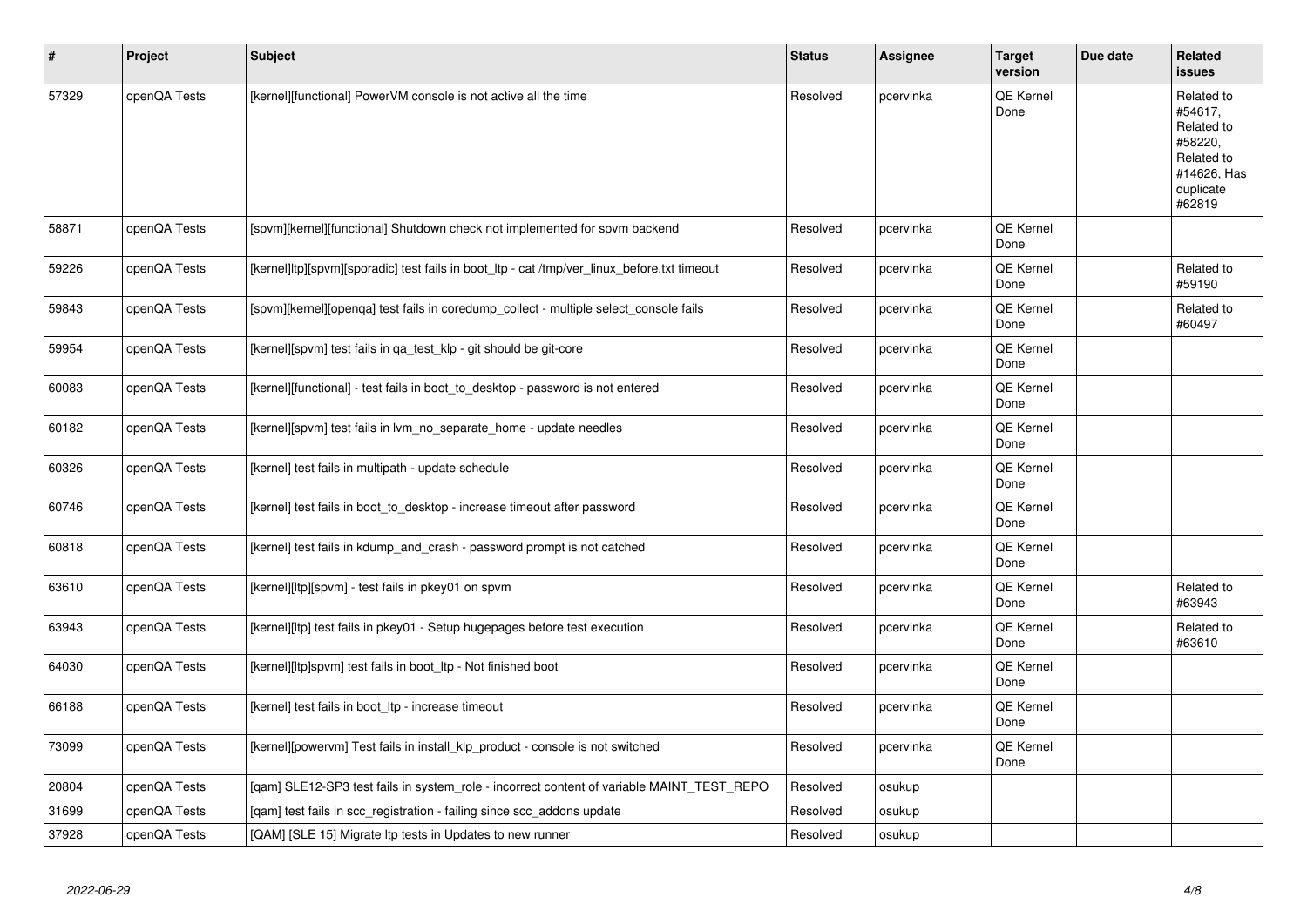| $\vert$ # | Project      | Subject                                                                                                   | <b>Status</b> | <b>Assignee</b> | <b>Target</b><br>version | Due date   | <b>Related</b><br>issues                            |
|-----------|--------------|-----------------------------------------------------------------------------------------------------------|---------------|-----------------|--------------------------|------------|-----------------------------------------------------|
| 19486     | openQA Tests | [qam][sle][functional][s390] test fails in install_update -> consoletest_setup types password to<br>early | Resolved      | okurz           |                          |            | Has duplicate<br>#19530, Has<br>duplicate<br>#19584 |
| 30033     | openQA Tests | [qam] test fails in libreoffice_mainmenu_components - ttyS0 permission denied                             | Resolved      | okurz           |                          |            | Related to<br>#29940                                |
| 38066     | openQA Tests | [gam] [sle] [functional] test fails in application starts on login - failure after check screen<br>change | Resolved      | okurz           |                          |            |                                                     |
| 38069     | openQA Tests | [gam] [sle] [functional] test fails in pidgin IRC - failure after check screen change                     | Resolved      | okurz           |                          |            |                                                     |
| 89990     | openQA Tests | Error on tests/kernel/run_ltp.pm: Can't locate sle/tests/kernel/run_ltp.pm                                | Resolved      | okurz           | Ready                    |            | Related to<br>#67723                                |
| 20904     | openQA Tests | [qam] - test fails in bootloader_s390 - ftp is missing install medium                                     | Resolved      | mgriessmeier    |                          |            | Related to<br>#21038                                |
| 34255     | openQA Tests | [sle] test fails in kdump and crash - fail related to ruby2.1-rubygem-nokogiri                            | Resolved      | mgriessmeier    |                          |            | Related to<br>#34777                                |
| 65067     | openQA Tests | [kernel] test fails in clone301                                                                           | Resolved      | metan           | QE Kernel<br>Done        |            |                                                     |
| 48467     | openQA Tests | [gam][sle] test fails in zypper lifecycle toolchain - increase timeout for installation                   | Resolved      | martinsmac      |                          | 2019-03-16 | Is duplicate of<br>#47228                           |
| 49418     | openQA Tests | [qe-asg][qem] test fails in cluster_md                                                                    | Resolved      | jadamek         |                          |            |                                                     |
| 48362     | openQA Tests | [gam] test fails in supportutils - remove pam check                                                       | Resolved      | hurhaj          |                          |            |                                                     |
| 89966     | openQA Tests | [ge-core] Test kernel multipath tries to install fixed version of mdadm                                   | Resolved      | geor            | QE-Core:<br>Ready        |            |                                                     |
| 28291     | openQA Tests | [qam] test fails in firefox_passwd - incorrectly typed password                                           | Resolved      | emiura          |                          |            |                                                     |
| 67108     | openQA Tests | [qam] test fails in install - incorrect job configuration XFSTESTS_REPO                                   | Resolved      | dzedro          |                          |            |                                                     |
| 46109     | openQA Tests | [gam] test fails in addon products via SCC yast2                                                          | Resolved      | dheidler        |                          |            | Related to<br>#44252                                |
| 20760     | openQA Tests | [gam] SLE12-SP3 test fails in add update test repo                                                        | Resolved      | dasantiago      |                          |            |                                                     |
| 28288     | openQA Tests | [qam] test fails in firefox_headers - missed keys on input                                                | Resolved      | coolo           |                          |            |                                                     |
| 28297     | openQA Tests | [qam] test fails in firefox_developertool - missed click                                                  | Resolved      | bfilho          |                          |            | Related to<br>#33781                                |
| 19492     | openQA Tests | [qam] test fails in addon_products_sle                                                                    | Resolved      |                 |                          |            |                                                     |
| 20756     | openQA Tests | [gam] SLE12-SP3 test fails in scc registration                                                            | Resolved      |                 |                          |            |                                                     |
| 20758     | openQA Tests | [gam] SLE12-SP3 test fails in welcome                                                                     | Resolved      |                 |                          |            |                                                     |
| 20778     | openQA Tests | [qam] test fails in install_update - missing variable INCIDENT_PATCH                                      | Resolved      |                 |                          |            |                                                     |
| 30219     | openQA Tests | [gam] opengaworker3:8 - DIE can't open gmp                                                                | Resolved      |                 |                          |            |                                                     |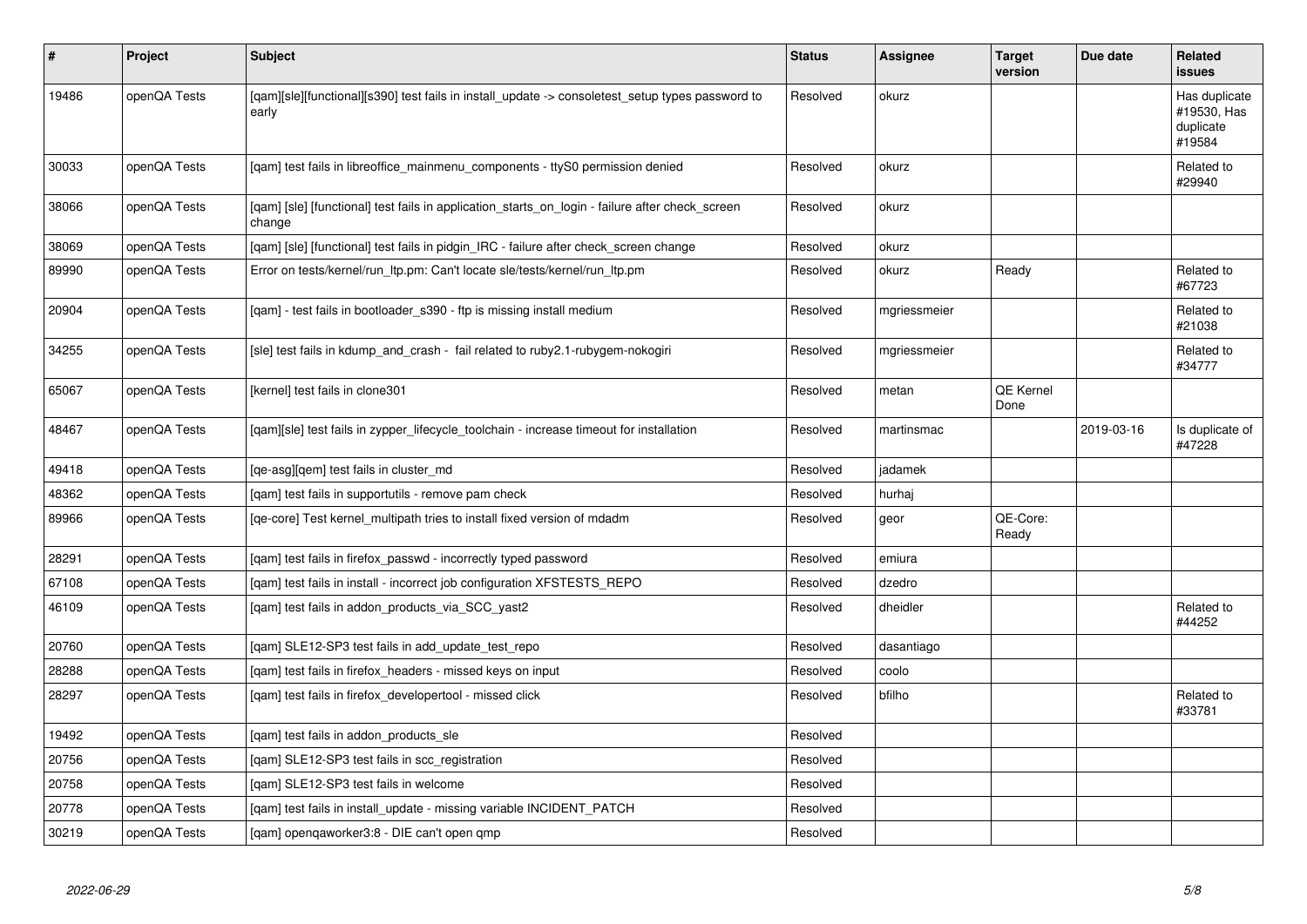| $\pmb{\#}$ | Project      | Subject                                                                                                        | <b>Status</b> | Assignee  | <b>Target</b><br>version | Due date | Related<br><b>issues</b>                                               |
|------------|--------------|----------------------------------------------------------------------------------------------------------------|---------------|-----------|--------------------------|----------|------------------------------------------------------------------------|
| 31867      | openQA Tests | [gam] test fails in partitioning raid - failures after update to needles                                       | Resolved      |           |                          |          | Related to<br>#28955                                                   |
| 32431      | openQA Tests | [hpc] Missing gnome aarch64 image for ganglia                                                                  | Resolved      |           |                          |          |                                                                        |
| 34258      | openQA Tests | [qam][sle] test fails in updates_packagekit_gpk                                                                | Resolved      |           |                          |          |                                                                        |
| 38129      | openQA Tests | [qam] [sle15] test fails in userspace_apparmor - suite qa_test_apparmor not updated for sle15                  | Resolved      |           |                          |          | Related to<br>#43982                                                   |
| 38138      | openQA Tests | [gam] [sle15] test fails in userspace coreutils - ga test coreutils not properly updated for sle15             | Resolved      |           |                          |          |                                                                        |
| 49673      | openQA Tests | [qam] test fails in zypper_docker - increase timeout for zypper docker operation                               | Resolved      |           |                          |          |                                                                        |
| 66203      | openQA Tests | [kernel][ltp] test fails in ioctl_loop05 - LOOP_SET_DIRECT_IO succeeded unexpectedly                           | Resolved      |           | QE Kernel<br>Done        |          |                                                                        |
| 91076      | openQA Tests | Test fails in install Itp - 32bit version dependency on libmnl                                                 | Resolved      |           | QE Kernel<br>Done        |          |                                                                        |
| 30514      | openQA Tests | [qam] test fails in java - increase timeout for installation                                                   | Closed        | pcervinka |                          |          |                                                                        |
| 53165      | openQA Tests | [kernel][installation][lvm] test fails in lvm no separate home - update lvm installation part for<br>sle12-sp5 | Closed        | pcervinka | QE Kernel<br>Done        |          |                                                                        |
| 53294      | openQA Tests | [kernel][ltp] test fails in boot_ltp - incorrect kernel name provided                                          | Closed        | pcervinka | QE Kernel<br>Done        |          | Related to<br>#51743                                                   |
| 54275      | openQA Tests | [kernel]kotd][ltp][s390x] test fails in install_ltp - failure after install_kotd, console issue                | Closed        | pcervinka | QE Kernel<br>Done        |          | Related to<br>#54260                                                   |
| 54416      | openQA Tests | [kernel][ltp] Setup GitLab CI for LTP daily builds                                                             | Closed        | pcervinka | QE Kernel<br>Done        |          |                                                                        |
| 55166      | openQA Tests | [spvm][ppc][serial] test fails in kdump and crash - no response from serial                                    | Closed        | pcervinka | QE Kernel<br>Done        |          |                                                                        |
| 21790      | openQA Tests | [gam] test fails in wireshark - test don't match capturing needle                                              | Closed        |           |                          |          |                                                                        |
| 20790      | openQA Tests | [qam] SLE12-SP3 test fails in 1_unknown_- slenkins-tests-openvpn-control                                       | Rejected      | pcervinka |                          |          | Related to<br>#20002                                                   |
| 21774      | openQA Tests | [gam] test fails in evolution mail imap - test hangs on querying authentication types                          | Rejected      | pcervinka |                          |          | Related to<br>#21814,<br>Related to<br>#29357,<br>Related to<br>#29360 |
| 26830      | openQA Tests | [qam] test fails in sle2docker - sles docker image has new name                                                | Rejected      | pcervinka |                          |          |                                                                        |
| 32896      | openQA Tests | [sle] test fails in pdsh slave                                                                                 | Rejected      | pcervinka |                          |          |                                                                        |
| 33451      | openQA Tests | [gam] test fails in dstat - package not available on SP1                                                       | Rejected      | pcervinka |                          |          |                                                                        |
| 37438      | openQA Tests | [qam] test fails in kernel_ltp_fs - issue in qa_testsuite                                                      | Rejected      | pcervinka |                          |          |                                                                        |
| 38261      | openQA Tests | [gam] test fails in keymap or locale - tested text not written in console                                      | Rejected      | pcervinka | Done                     |          |                                                                        |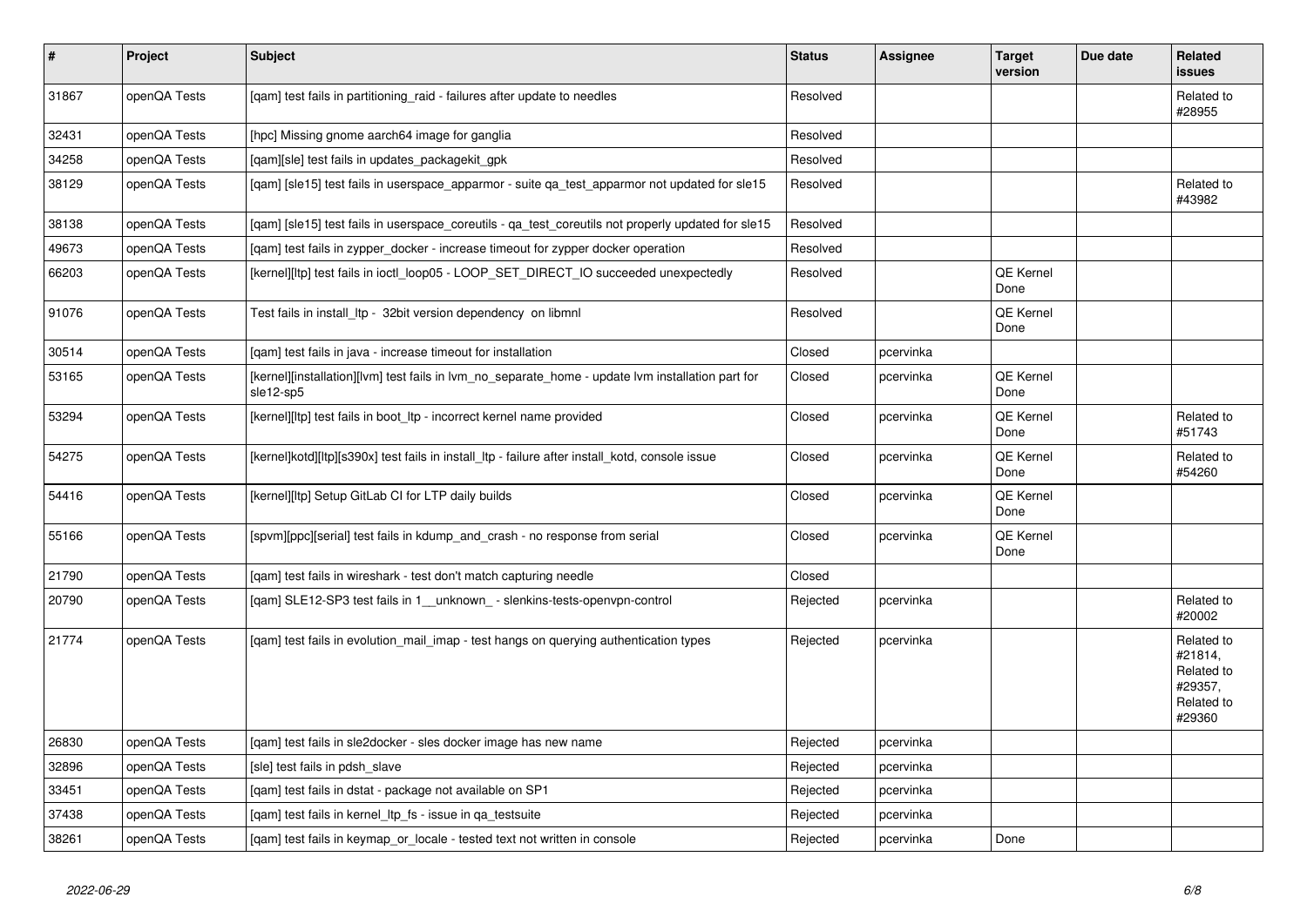| $\vert$ # | <b>Project</b> | <b>Subject</b>                                                                                                  | <b>Status</b> | Assignee  | <b>Target</b><br>version | Due date | <b>Related</b><br>issues                      |
|-----------|----------------|-----------------------------------------------------------------------------------------------------------------|---------------|-----------|--------------------------|----------|-----------------------------------------------|
| 41396     | openQA Tests   | [qam] Revise updates_packagekit_kde                                                                             | Rejected      | pcervinka |                          |          | Related to<br>#41030.<br>Related to<br>#36138 |
| 48308     | openQA Tests   | [gam][kernel] test fails in kernel multipath - missing python2 module                                           | Rejected      | pcervinka |                          |          |                                               |
| 48530     | openQA Tests   | [qam] Test fails in update_install for networkmager update on ppc64le and s390                                  | Rejected      | pcervinka |                          |          |                                               |
| 49628     | openQA Tests   | [qam] test fails in setup_online_repos - missing configure online repositories                                  | Rejected      | pcervinka |                          |          | Related to<br>#39449                          |
| 58295     | openQA Tests   | [kernel][sporadic] test fails in kdump_and_crash - password is entered too early                                | Rejected      | pcervinka | QE Kernel<br>Done        |          |                                               |
| 59223     | openQA Tests   | [kernel][spvm][sporadic] test fails in boot ltp - timeout/slow boot                                             | Rejected      | pcervinka | QE Kernel<br>Done        |          |                                               |
| 60449     | openQA Tests   | [kernel] test fails in kdump and crash - test is disabling kdump                                                | Rejected      | pcervinka | QE Kernel<br>Done        |          |                                               |
| 73207     | openQA Tests   | [kernel] Test fails in tuned - incorrect profile                                                                | Rejected      | pcervinka | QE Kernel<br>Done        |          |                                               |
| 99522     | openQA Tests   | Test fails in kdump and crash in latest build after kernel upgrade in 15-SP4                                    | Rejected      | pcervinka | QE Kernel<br>Done        |          |                                               |
| 34693     | openQA Tests   | [qam] test fails in install_update - missing INCIDENT_PATCH                                                     | Rejected      | osukup    |                          |          |                                               |
| 38180     | openQA Tests   | [qam] [sle15] test fails in userspace_systemd - update test suite for sle15                                     | Rejected      | itzhao    |                          |          |                                               |
| 43244     | openQA Tests   | [sle][functional][u] test fails in ntp client - new test fails on sle15                                         | Rejected      | dheidler  | Milestone 20             |          | Related to<br>#43052                          |
| 38192     | openQA Tests   | [qam] [sle] test fails in firefox_flashplayer - tracking protection information is present                      | Rejected      | bfilho    |                          |          |                                               |
| 20720     | openQA Tests   | [gam][aarch64] test fails in install patterns -> skips over grub2 menue                                         | Rejected      |           |                          |          | Related to<br>#20174                          |
| 21046     | openQA Tests   | [gam] test fails in tracker search in nautilus - keyboard press is not reaching target                          | Rejected      |           |                          |          |                                               |
| 27910     | openQA Tests   | [gam] test fails in patch and reboot - many download failures                                                   | Rejected      |           |                          |          |                                               |
| 38000     | openQA Tests   | [sle15] [qam] test fails in bootloader_s390 - Could not retrieve required variable REPO_0                       | Rejected      |           | Done                     |          |                                               |
| 38003     | openQA Tests   | [qam] [sle15] test fails in scc_registration - no candidate needle with tag(s)<br>'scc-module-%REQUIRED ADDONS% | Rejected      |           |                          |          |                                               |
| 38183     | openQA Tests   | [gam] [sle15] test fails in userspace net snmp - Error opening specified endpoint<br>'udp:localhost:"           | Rejected      |           |                          |          |                                               |
| 49646     | openQA Tests   | [qam][s390] test fails in installation - system will not boot and login screen is not reached                   | Rejected      |           |                          |          |                                               |
| 65001     | openQA Tests   | SUT will stay in shutdown after reboot command on s390 svirt backend                                            | Rejected      |           | QE Kernel<br>Done        |          | Is duplicate of<br>#62240                     |
| 66007     | openQA Tests   | [kernel] Add ASSET_1 variable back for PowerVM and baremetal jobs                                               | Rejected      |           | QE Kernel<br>Done        |          | Related to<br>#65627                          |